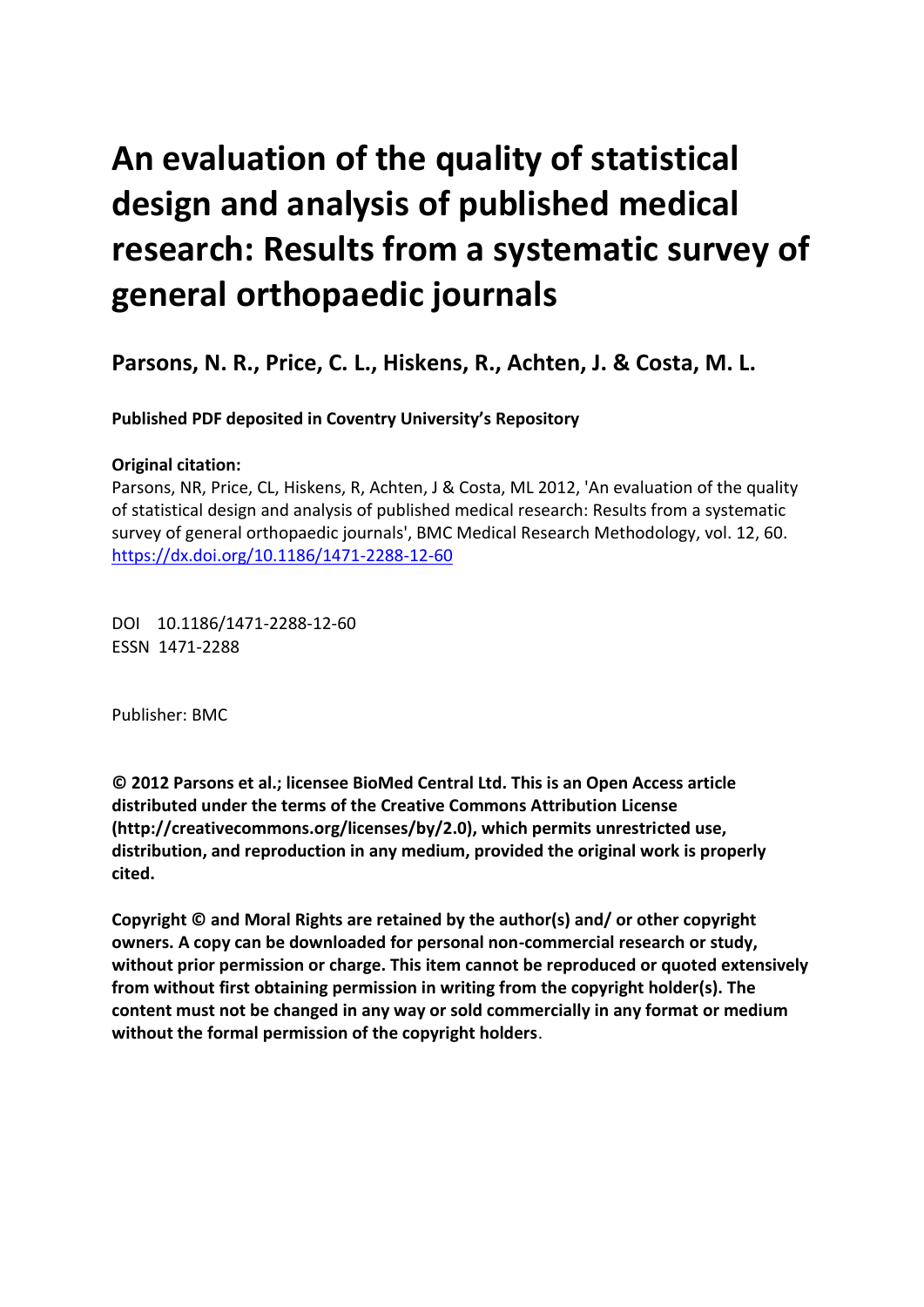## **CORRESPONDENCE CORRESPONDENCE** *CORRESPONDENCE*

## An evaluation of the quality of statistical design and analysis of published medical research: results from a systematic survey of general orthopaedic journals

Nick R Parsons<sup>1\*</sup>, Charlotte L Price<sup>2</sup>, Richard Hiskens<sup>3</sup>, Juul Achten<sup>1</sup> and Matthew L Costa<sup>1</sup>

## Abstract

Background: The application of statistics in reported research in trauma and orthopaedic surgery has become ever more important and complex. Despite the extensive use of statistical analysis, it is still a subject which is often not conceptually well understood, resulting in clear methodological flaws and inadequate reporting in many papers.

**Methods:** A detailed statistical survey sampled 100 representative orthopaedic papers using a validated questionnaire that assessed the quality of the trial design and statistical analysis methods.

Results: The survey found evidence of failings in study design, statistical methodology and presentation of the results. Overall, in 17% (95% confidence interval; 10–26%) of the studies investigated the conclusions were not clearly justified by the results, in 39% (30–49%) of studies a different analysis should have been undertaken and in 17% (10–26%) a different analysis could have made a difference to the overall conclusions.

Conclusion: It is only by an improved dialogue between statistician, clinician, reviewer and journal editor that the failings in design methodology and analysis highlighted by this survey can be addressed.

## Background

Statistics is an essential component of medical research from design initiation to project reporting, and it influences all aspects of the research process from data collection and management to analysis and interpretation. The application of statistics to medical sciences, and particularly in our area of interest, trauma and orthopaedic surgery, has become more widespread and complex. However, there is considerable evidence, both anecdotal and in the literature [\[1\]](#page-8-0), of poor reporting and use of statistical methods in orthopaedics papers. Although our experience providing statistical support more widely in medicine leads us to suspect that similar opinions, about the quality of both design and statistical analysis, exists within many other medical disciplines. So our selection of general orthopaedic journals is not solely to highlight particularly bad practice in this discipline, as we suspect much

of what we report here is generally applicable to research across all disciplines, and as such orthopaedic publications simply provide an exemplar of this larger population. In an attempt to quantify the extent of poor reporting and use of statistical methods, Parsons et al. [[2](#page-8-0)] undertook a large survey of the orthopaedic literature to assess both the quality of reporting and the appropriate and correct use of statistical methods. The first part of this study found major deficiencies in reporting, with 59% (95% confidence interval; 56–62%) and 58% (56–60%) compliance with CON-SORT [\[3\]](#page-8-0) and STROBE [\[4\]](#page-8-0) guidelines, and commented on differences between journals and paper types [[2\]](#page-8-0). In the second part of the study, the quality of statistical analysis methods was assessed using a detailed questionnaire which was completed for a random sample of orthopaedics papers by two experienced statisticians. The results of this survey are discussed in detail here.

## Methods

<sup>1</sup>Warwick Medical School, University of Warwick, Coventry CV2 2DX, UK Full list of author information is available at the end of the article

A random sample of 100 papers from the general orthopaedic literature was obtained and included 27



© 2012 Parsons et al.; licensee BioMed Central Ltd. This is an Open Access article distributed under the terms of the Creative Commons Attribution License [\(http://creativecommons.org/licenses/by/2.0\)](http://creativecommons.org/licenses/by/2.0), which permits unrestricted use, distribution, and reproduction in any medium, provided the original work is properly cited.

<sup>\*</sup> Correspondence: [nick.parsons@warwick.ac.uk](mailto:nick.parsons@warwick.ac.uk) <sup>1</sup>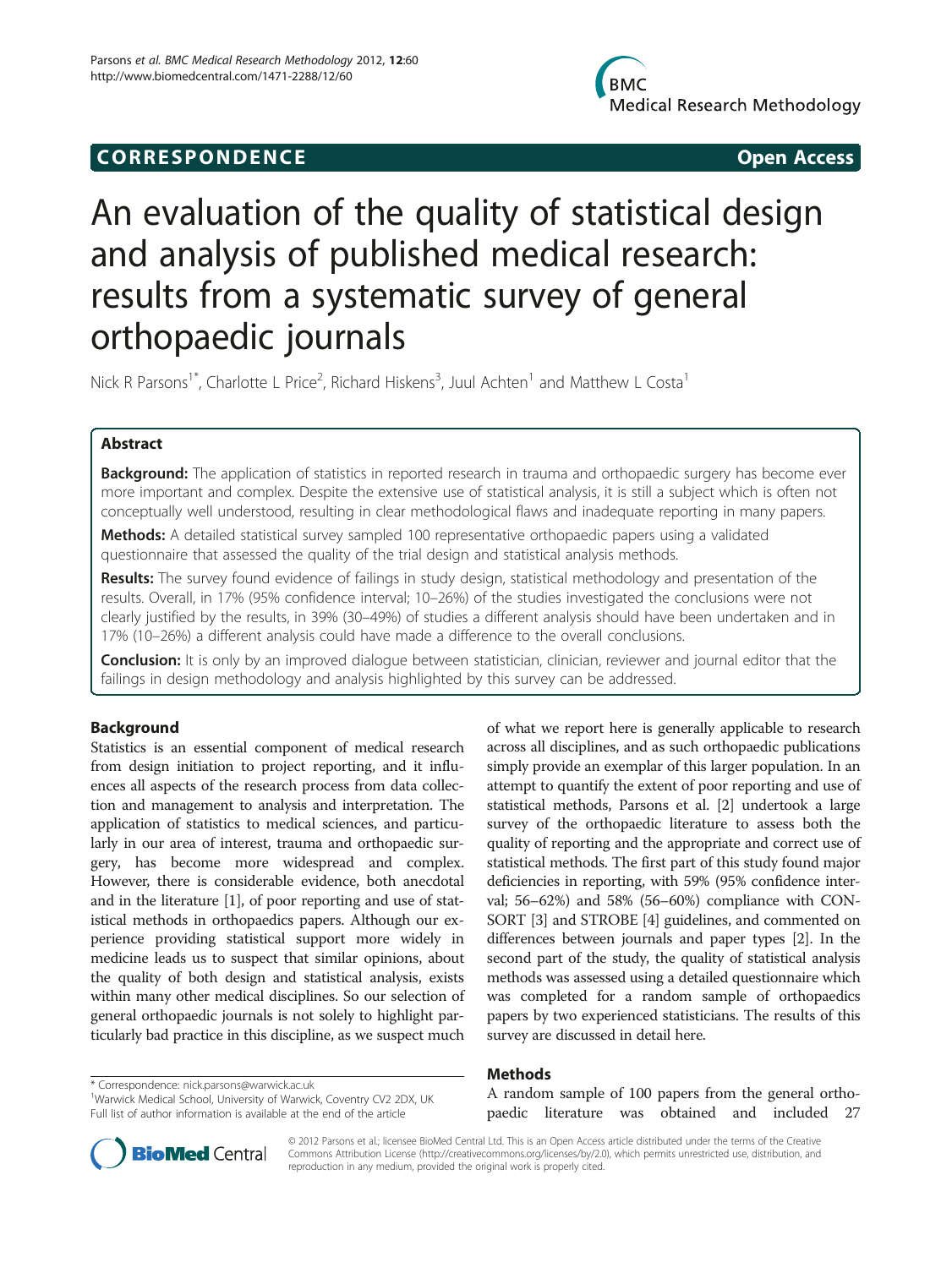randomized controlled trials (RCTs), 30 case–control (CC) studies, 16 longitudinal (L) studies and 27 crosssectional (CS) studies. The sample was stratified by study type to ensure accurate representation of each of the four types of study and additional inclusion criteria were as follows:

- (i) Published research papers from seven general orthopaedic journals [\[5](#page-8-0)] covering a range of impact factors [[6](#page-8-0)]; Journal of Bone and Joint Surgery (American), Clinical Orthopaedics and Related Research, Journal of Bone and Joint Surgery (British), Acta Orthopaedica, Archives of Orthopaedic and Trauma Surgery, International Orthopaedics and BMC Musculoskeletal Disorders
- (ii) Original research only excluding trial protocols, reviews, meta-analyses, short reports, communications and letters
- (iii)Published between  $1<sup>st</sup>$  January 2005 and  $1<sup>st</sup>$  March 2010 (study start date)
- (iv)No more than one paper from any single research group
- (v) Papers published by research groups based at our own institutes were excluded to avoid assessment bias

Full details of the search strategy and methods used to collect the sample are provided by Parsons et al. [[2\]](#page-8-0).

The statistical quality of each paper was assessed using a validated questionnaire [\[7](#page-8-0)], which was adapted to reflect the specific application to orthopaedic research [\[2](#page-8-0)]. After randomly numbering the papers from 1 to 100, each paper was read and independently assessed using the questionnaire by two experiences statisticians (NP and CP). Even numbered papers were read by NP and odd numbered papers were read by CP. The questionnaire was divided into two parts. Part one captured data describing the type of study, population under study, design, outcome measures and the methods of statistical analysis and the results of this were reported in Parsons et al. [[2](#page-8-0)]. A random sample of 16 papers from the original 100, stratified by study type to ensure balance, was selected and read by both statisticians to assess the level of agreement between the two reviewers for individual items on part one of the questionnaire. Parsons et al. [\[2\]](#page-8-0) reported kappa statistics in the range 0.76 to 1.00 with a mean of 0.96 suggesting good agreement between the reviewers for this more objective part of the survey. The second part of the questionnaire required generally more subjective assessments concerning the presentation of data and the quality and appropriateness of the statistical methods used (see Additional file [1](#page-8-0) for questionnaire details). The results of this part are reported in detail here. The survey allowed a detailed investigation of issues such as the description of the sample size calculation, missing data, the use of blinding in trials, the experimental unit, multiple testing and presentation of results.

The correctness, robustness, efficiency and relevance [[7](#page-8-0)] of the statistical methods reported in the sample papers were assessed using a yes or no assignment for each characteristic. Correctness refers to whether the statistical method was appropriate. For instance, it is not correct to use an unpaired *t*-test to compare an outcome from baseline to the trial endpoint for a single group of patients. Many statistical methods rely on a number of assumptions (e.g. normality, independence etc.); if those assumptions are incorrect, the selected method can produce misleading results. In this context we would describe the selected methods as lacking robustness. A statistical method was rated as inefficient if, for example, a nonparametric rather than a parametric method was used for an analysis where data conformed to a known distribution (e.g. using a Mann–Whitney test, rather than a *t*-test). Finally, an analysis was regarded as relevant if it answered the question posed in the study. For instance, a principal components analysis may be correct and efficient for summarising a multivariate dataset, but may have no bearing on the stated aim of a paper.

The majority of the survey items were objective assessments of quality, e.g. an incorrect method of analysis was used, with a small number of more subjective items, e.g. could a different analysis make a difference to the conclusions?

## **Results**

The outcomes of part two of the statistical questionnaire are summarized in the following three subsections covering study design, statistical methods and the presentation of results.

#### Study design

A number of key themes emerged from the analysis of the questionnaire data. Foremost amongst these were the description of the study design, identification of the experimental unit, details of the sample size calculation, the handling of missing data and blinding for subjective measures. These topics are discussed individually below.

(i) Experimental unit

The experimental unit is a physical object which can be assigned to a treatment or intervention. In orthopaedics research, it is often an individual patient. However, other possibilities include things such as a surgeon, a hip or a knee. The experimental unit is the unit of statistical analysis and, for simple study designs, it is synonymous with the data values, i.e. there is a single outcome measure for each experimental unit. For more complex designs, such as repeated measures, there may be many data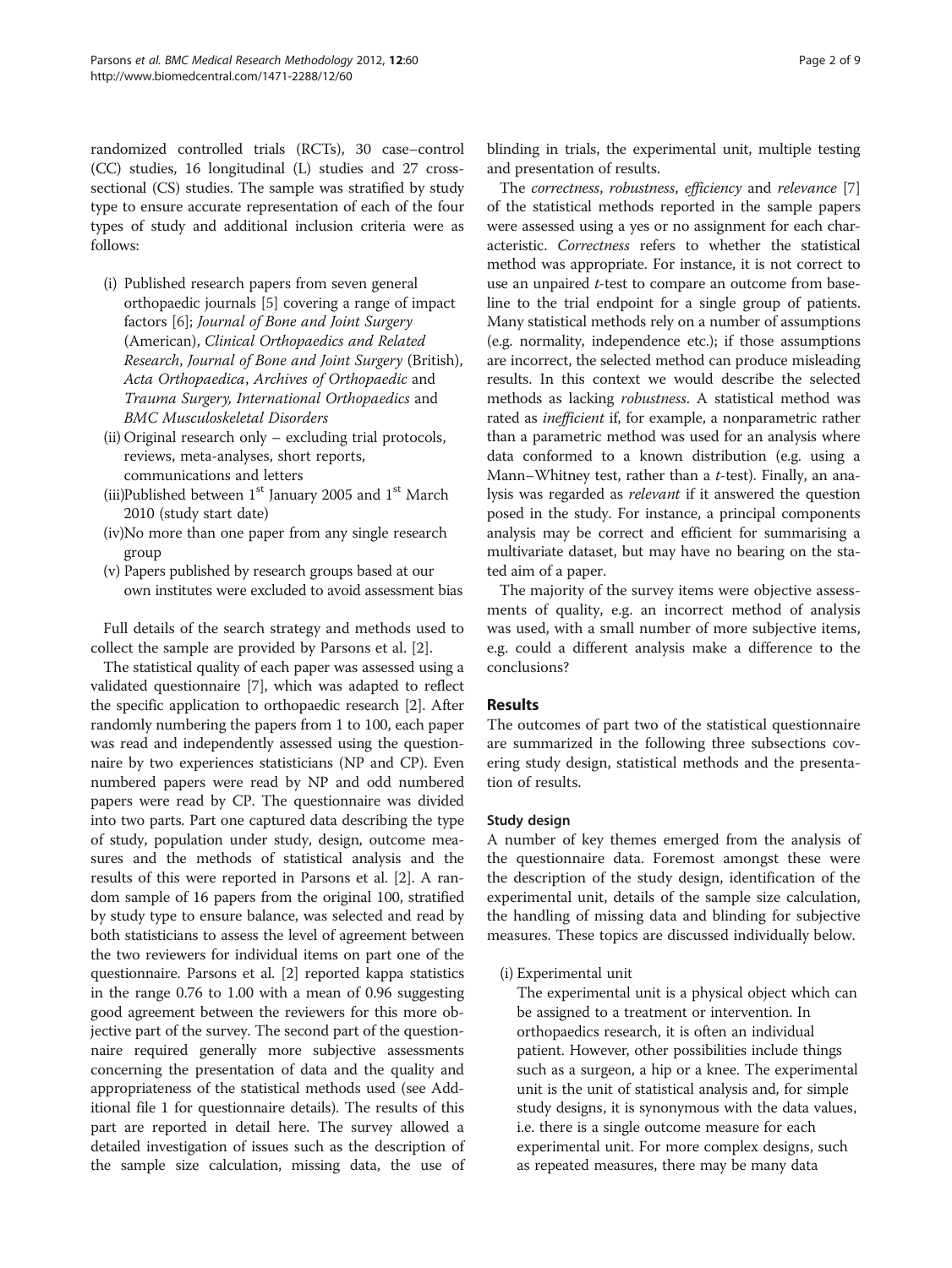values for each experimental unit. Failure to correctly identify the experimental unit is a common error in medical research, and often leads to incorrect inferences from a study [[1,8\]](#page-8-0). The experimental unit was not identified correctly in 23% (15–33%; 95% confidence interval based on normal approximation to binomial) of the sampled studies. Of the 77 papers that correctly identified the experimental unit, 86% (75–92%) correctly summarised the data by patient. By far the most common reason for incorrect identification of the experimental unit was confusion between limbs and individual patients when analysing and reporting results. For example, one paper reported data for 100 patients but summarised outcomes for 120 feet, whereas another reported patient pain scores after surgery for both left and right ankles on some patients and single ankles for other patients. Failure to identify the correct experimental unit can lead to 'dependencies' in data. For example, outcome measures made on left and right hips for the same patient will be correlated, but outcome measures between individual hips from two different patients will be uncorrelated. Only one paper, where data were available from one or both legs for patients, identified this as an important issue and the authors decided to use what we would regard as an inappropriate strategy by taking the mean of the two values as the outcome for bilateral patients. Almost all of the statistical analyses reported in these studies (e.g. t-tests, ANOVA, regression) are based on an assumption that outcome data (formally the residuals) are uncorrelated; if this is not the case then the reported inferences are unlikely to be valid.

## (ii) Sample size

The size of the sample used in a study, i.e. the number of experimental units (usually patients), largely determines the precision of estimates of study population characteristics such as means and variances. That is, the number of patients in the study determines how confidently we can draw inferences from the results of that study and use them to inform decisions about the broader population of patients with that particular condition or problem. In clinical trials, a pre-study power analysis is usually used to estimate the sample size [[9](#page-8-0)], although methods are available for many other study types [\[10\]](#page-8-0). It is particularly important for RCTs, where specific null hypotheses are tested, that a clear description of the methodology and rationale for choosing a sample size is given. For example, the outcome is assumed to be

normally distributed, treatment group differences will be assessed using a  $t$ -test, the power to detect a defined clinically meaningful difference is set to at least 80% and the type I error rate, or significance level, is set to 5%.

The sample size was not justified in the Methods section for 19% (7–39%) of the 27 papers describing RCTs. A specific calculation, with sufficient details to allow the reader to judge the validity, was not given for 30% (14–50%) of RCTs. These studies often simply described the sample size in vague terms, for instance "...based on a priori sample size estimation, a total of 26 patients were recruited...". For 3 papers reporting RCTs, the validity of the sample size calculation was questionable, for 3 papers there was a lack of clearly stated assumptions and in 2 papers the calculation was simply not credible. For example, one paper gave sparse details about the population variance, minimum clinically important difference and required power which resulted in a recruitment target of 27 patients for a two arm trial. For purely practical reasons one would always want an even number of patients in a two arm trial. In another paper, 400 patients were recruited to a study, based on a vague description about how this number was arrived at, and exactly 200 patients were randomly allocated to each of two treatment groups. A cynical reader might question the likelihood of such an exact split of patients between treatment groups; there is only a 1 in 25 chance of an exact split for a simple 1 to 1 randomization. However, this might simply be a case of poor reporting, where in reality blocking or minimization were used to equalise numbers in the treatment arms, thus giving more credence to the description of the design. For the 73 observational studies, only 34% (24–46%) justified the sample size, that is there was some discussion in the paper on how the sample size was arrived at; this was often minimal, for instance a simple statement that the number of patients required to answer the research question was the number of patients who were available at the time of study, or those who accepted an invitation to participate (e.g. ". . .all patients were invited to join the study...").

#### (iii) Missing data

Missing data are observations that were intended to be made but were not made [\[11\]](#page-8-0); the data may be missing for unexpected reasons (e.g. patient withdrawal from a study), or intentionally omitted or not collected. It is important to carefully document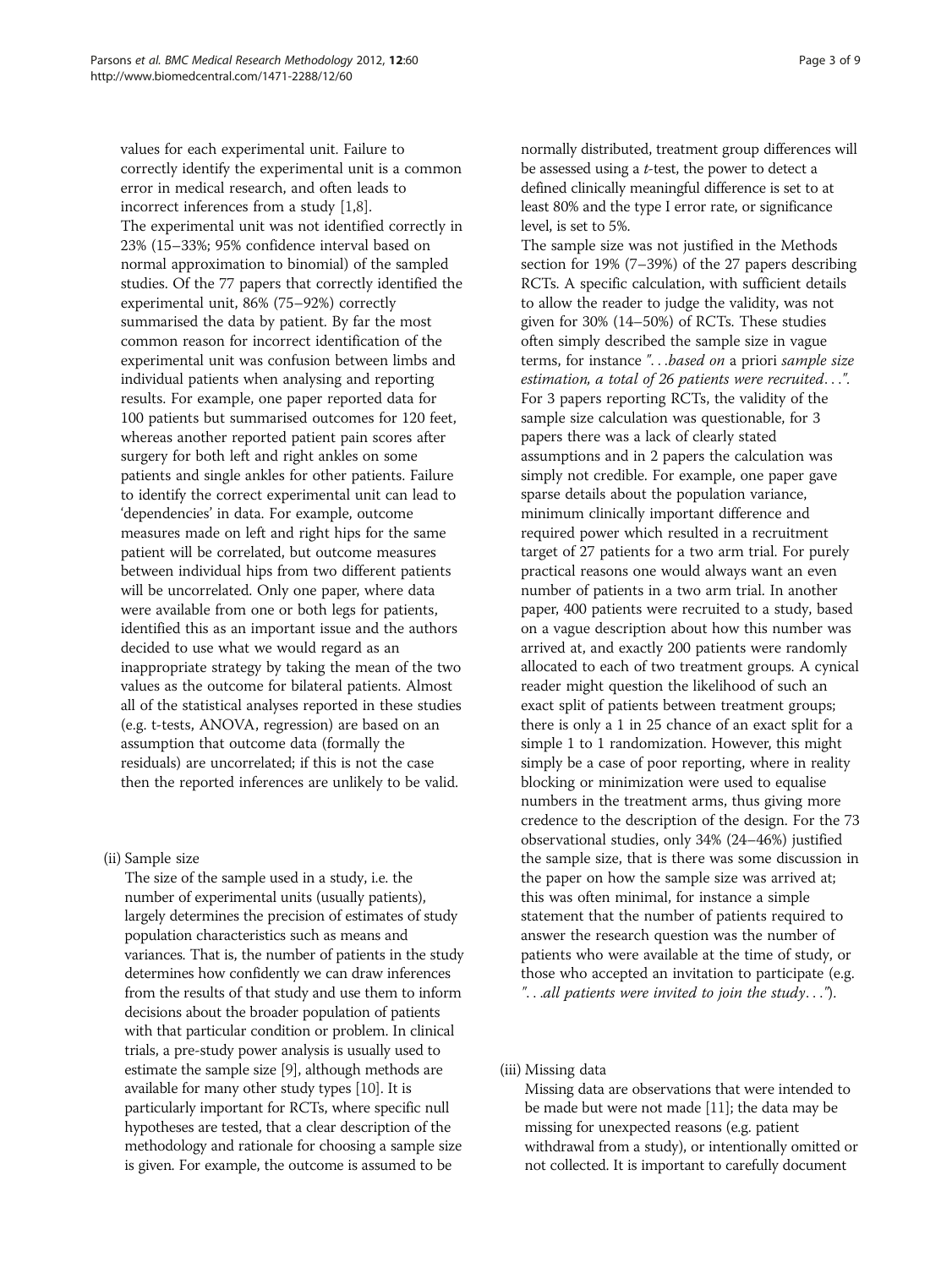why data are missing in the study design when reporting. If data can be considered to be missing at random, then valid inferences can still be made. However, if values are missing systematically, then it is more dangerous to draw conclusions from that study. For example, if in a clinical trial comparing different types of hip replacement all of the missing data occurs in one particular arm of the trial, the remaining data is unlikely to be representative of the overall result in that group of patients; the missing data may be because those patients went to another hospital for their revision surgery. Data were missing, either for a complete unit or a

single observation, in 34% (25–44%) of the papers, of these 34 papers only 62% (44–77%) documented and explained the reasons for this. An audit of the data reported in each paper allowed the statistical assessors to identify 13 papers (13% of the total sample) where data were missing with no explanation. Data missingness was generally inferred from the numbers reported in the results being less than those reported in the methods, with no explanation or reason offered by the authors of the study. In the 34 papers reporting missing data, 28 based the analysis on complete cases, 2 imputed missing data and for the remaining 4 papers it was unclear as to what methodology was used.

(iv) Subjective assessments and blinding Many orthopaedic studies report subjective assessments, such as a pain or a functional score after surgery or a radiological assessment of the quality of a scan. To reduce the risk of bias for these kinds of assessments it is desirable, where possible, to 'blind' the assessor to the treatment groups to which the patient was allocated. Subjective assessments were undertaken in 16 of the 27 RCTs (59%; 95% CI 39–77%) and in 6 of these studies (38%; 95% CI 16–64%), the assessments were not done blind and no explanation was given as to why this was not possible.

## Statistical methods

Statistical methods should always be fully described in the methods section of a paper and only the statistics described in the methods should be reported in the results section. In 20% (13–29%) of the papers in our survey, statistical methods not previously stated in the methods section were reported in the results section [\[2](#page-8-0)]. In addition to the poor reporting of the methods used, a number of specific issues were identified.

### (i) Analysis methods

The most commonly reported statistical methods were chi-squared ( $\chi^2$ ) and Fisher's exact tests (47%; 95% CI 37–57%), t-tests (45%; 95% CI 35–55%), regression analysis (33%; 95% CI 24–43%) and Mann– Whitney tests (28%; 95% CI 20–38%). The selection of an appropriate method of analysis is crucial to making correct inferences from study data. In 52% (32–71%) of papers where a Mann–Whitney, Wilcoxon rank sum or Wilcoxon signed rank test was used, the analysis was considered to be inefficient and the reported analysis was only considered to be correct 70% (50–86%) of the time. The *t*-test was used inappropriately, with a lack of robustness, in 26% (14–41%) of papers and in an equivalent proportion of papers (26%; 95% CI 14– 41%) it was reported in such a way as to be irrelevant to the stated aims of the paper. This lack of relevance was, on occasion, due to method selection such as the choice between a parametric and a nonparametric test, but more often was simply a result of poor reporting and lack of clarity in the description. Many papers reported a list of the statistical tools used in the analysis, but in the results gave only short statements such as "A was better than  $B(p = 0.03)$ " with no details as to which test was used to obtain the p-value; so-called 'orphan' p-values [\[12](#page-8-0)]. It was therefore impossible to assess whether the correct test was used for the relevant comparison. Seven papers (7%; 95% CI 3–14%) reported clear methodological errors in the analysis. Two papers wrongly used the Wilcoxon signed-rank test to compare independent samples and another paper used an independent samples t-test where a paired test should have been used. One paper committed the reverse error of using a paired *t*-test to compare cases and controls in an unpaired case–control study and another paper used a t-test to compare differences in proportions rather than, for instance, a  $\chi^2$  test. Another study calculated the arithmetic mean of a number of percentages, all based on different denominator populations. And finally, one study outlined reasons for conducting a non-parametric analysis in the methods only to later report an analysis of covariance, a parametric method of analysis based on assumptions of normality.

(ii) Parametric versus non-parametric tests Parametric statistical tests assume that data come from a probability distribution with a known form. That is, the data from the study can be described by a known mathematical model; the most widely used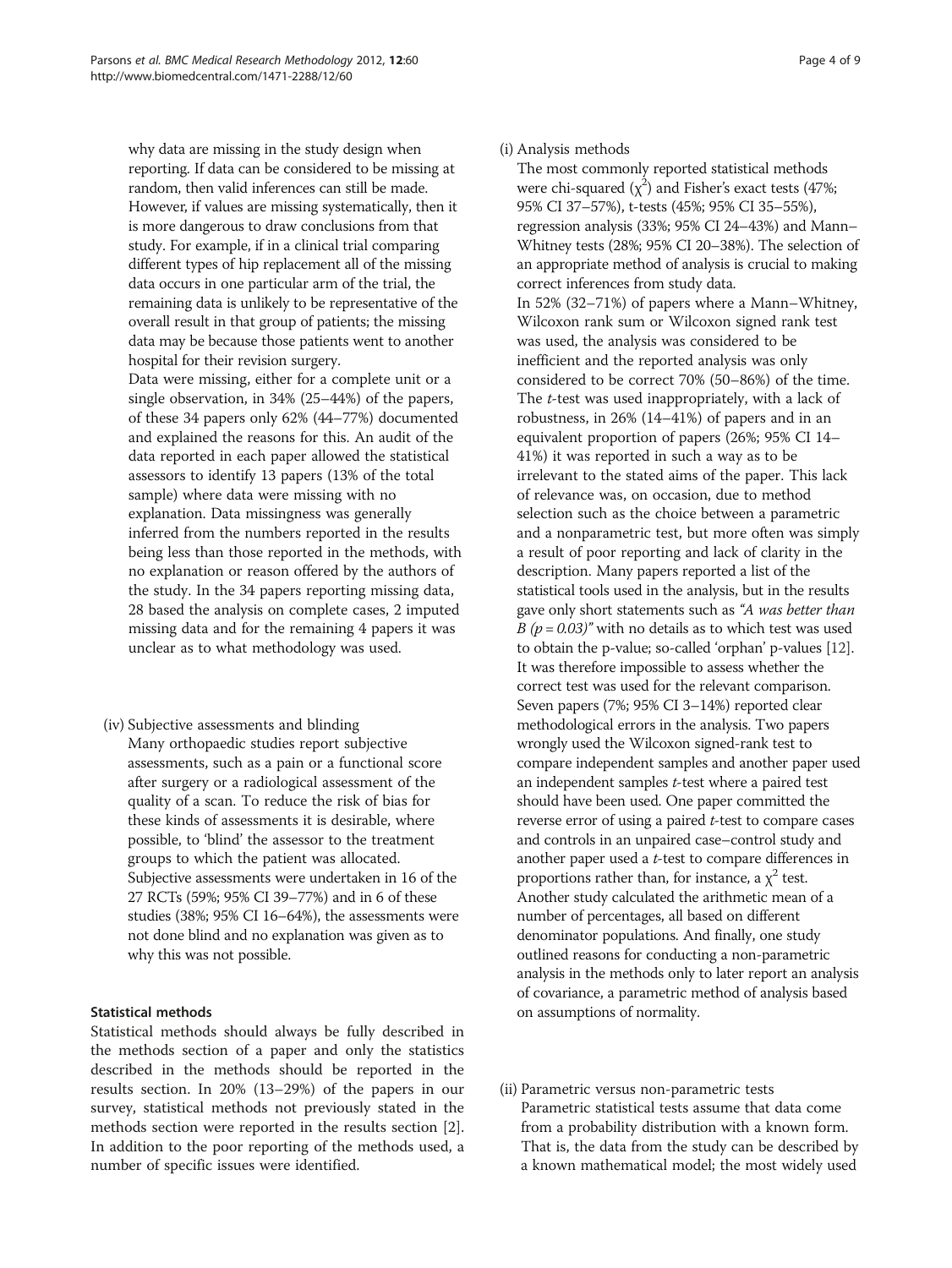being the normal distribution. Such tests make inferences about the parameters of the distribution based on estimates obtained from the data. For example, the arithmetic mean and variance are parameters of the normal distribution measuring location and spread respectively. Non-parametric tests are often used in place of parametric tests when the assumptions necessary for the parametric method do not hold; for instance the data might be more variable or more skewed than expected. However, if the assumptions are (approximately) correct, parametric methods should be used in preference to non-parametric methods as they provide more accurate and precise estimates, and greater statistical power [\[13\]](#page-8-0). Many of the papers in this survey showed no clear understanding of the distinction between these types of tests, evidenced by reporting that made no statistical sense: e.g. "...continuous variables were determined to be parametric using Kolmogorov-Smirnov tests...", "...the t-test was used for parametric variances...", "...non-parametric statistics were used to compare outcome measures between groups (one way ANOVA)..." and "...Student's t-test and the Mann–Whitney test were used to analyse continuous data with and without normal distribution...". Continuous variables may be assumed to be approximately normal in an analysis, but it makes no sense to describe variables or variances as parametric. It is also incorrect to label an analysis of variance (ANOVA) as nonparametric. In at least 5 papers (5%; 95% CI 2–12%), the authors opted to use non-parametric statistical methods, but then summarised data in tables and figures using means and standard deviations, the parameters of the normal distribution, rather than correctly using medians and ranges or inter-quartile ranges.

The survey showed that 52% (42–62%) of papers used non-parametric tests inefficiently; that is they reported the results of non-parametric tests for outcomes that evidence from the paper suggested were approximately normal. Three papers (3%; 95% CI 0–9%) compared the lengths of time to an outcome event between groups by using the nonparametric Mann–Whitney (M-W) test based on converting the times to ranks. By doing this, much of the information about real differences between individual records is lost; for example outcomes of 1 day, 2 days and 100 days become 1, 2 and 3 when converted to ranks. Although times are often positively skewed, they are usually approximately normally distributed after logarithmic transformation [[14\]](#page-8-0). A more efficient analysis can

therefore usually be achieved by using a  $t$ -test on log-transformed times rather than applying a M-W test to untransformed data. This is not to say that non-parametric tests should never be used, but that for many variable types (e.g. times, areas, volumes, ratios or percentages) there are simple and wellknown transformations that can be used to force the data to conform more closely to the assumptions required for parametric analysis, such as normality or equality of variances between treatment groups.

## (iii) Multiple comparisons

Problems of multiple comparisons, or multiple testing, occur when considering the outcomes of more than one statistical inference simultaneously. In the context of this survey, it is best illustrated by considering a number of reported statistical tests for one study all reporting evidence for significance at the 5% level. By definition, if one undertakes 20 hypothesis tests on data where we know that there is no true difference, we will expect to see one significant result at the 5% level by chance alone. Therefore, if we undertake multiple tests, we require a stronger level of evidence to compensate for this. For example, the Bonferroni correction preserves the 'familywise error rate'  $(\alpha)$ , or the probability of making one or more false discoveries, by requiring that each of n tests should be conducted at the  $\alpha/n$ level of significance, i.e. it adjusts the significance level to account for multiple comparisons [[15](#page-8-0)]. The questionnaire recorded the number of hypotheses tested in each paper, based on an approximate count of the number of p-values reported. Three papers did not report p-values, 31 papers (31%; 95% CI 22–41%) reported less than 5 p-values, 36 papers (36%; 95% CI 27–46%) reported between 5 and 20 p-values and 30 papers (30%; 95% CI 21–40%) reported more than 20 p-values. Issues of the relevance and the need for formal adjustment for multiple comparisons will clearly be very problem specific [[16](#page-8-0)]. Whilst most statisticians would concede that the formal adjustment of pvalues to account for multiple comparisons may not necessarily be required when reporting a small number of hypothesis tests, if reporting more than 20 p-values from separate analyses, some discussion of the rationale and need for so many statistical tests should be provided and formal adjustment for multiple-comparison considered. In an extreme case, one paper reported a total of 156 p-values without considering the effect of this on inferences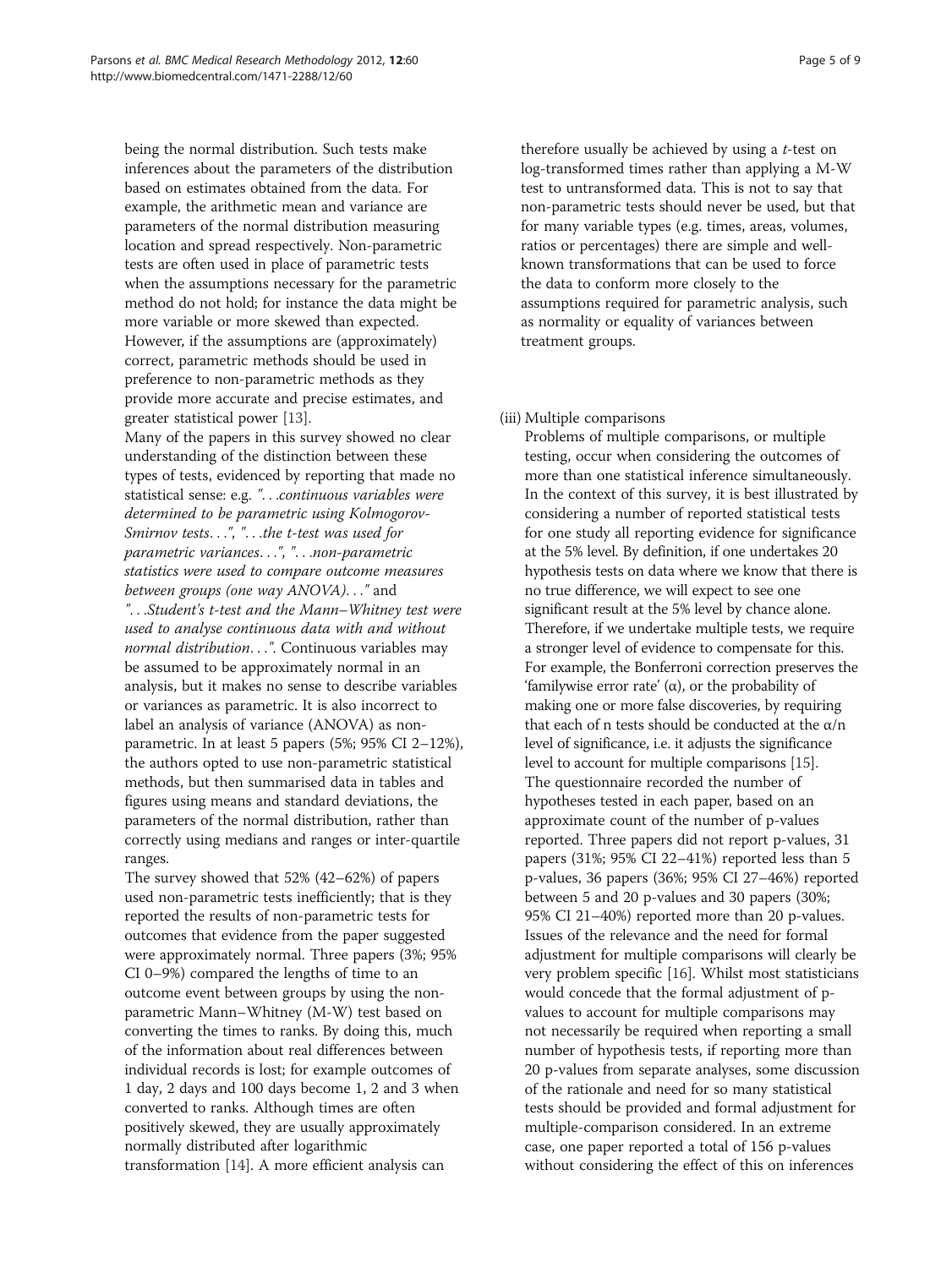from the study. A Bonferroni correction to the significance level would have resulted in at least 21 of the 35 reported significant p-values in this study to be regarded as no longer significant. Where some adjustment was made for multiple comparisons (7 papers), the Bonferroni correction was the most common method (5 papers). One other paper used Tukey's Honestly Significant Difference (HSD) test and another set the significance level to 1% (rather than 5%) in an adhoc manner to account for undertaking 10 tests.

## Presentation of results

The clear and concise presentation of results, be it the labelling of tables and graphs or the terminology used to describe a method of analysis or a p-value, is an important component of all research papers. The statistical assessment of the study papers identified two important presentational issues.

(i) Graphs and tables

The statistical assessors were asked to comment on the quality of the data presentation in the papers which included tables and graphs. Graphs and tables were clearly titled in only 29% (21–39%) of papers. For instance, typical examples of uninformative labels included "Table I: Details of Study" and "Table II: Surgical Information". Furthermore, only 43% of graphs and tables were considered to be clearly labelled. In particular, a number of the papers included tables with data in parentheses without further explanation. The reader was then left to decide whether the numbers indicated, for example, 95% confidence intervals, inter-quartile ranges (IQRs) or ranges. Some tables also included p-values with no indication of the statistical test used. The description of graphical displays was occasionally confusing. One paper stated that the bars of a boxand-whisker plot represented the maximum and minimum values in a dataset, when there were clearly points outside the bars. By convention, the bars represent 1.5 times the inter-quartile range, with points outside the bars identified as 'outliers'. Interestingly, another paper claimed that the boxes showed standard deviations, rather than the correct IQR, so there is clearly a wider misunderstanding of these figures.

Raw data for individual patients (or experimental units) were displayed graphically or in tables in only 9% (4–17%) of papers. Raw data, as opposed to means, medians or other statistics, always provide the simplest and clearest summary of a study, and direct access to the data for the interested reader. Although we accept that there may be practical

reasons why authors would not want to present such data, it is disappointing that such a small proportion of investigators decided to do so.

## (ii) Terminology

The lack of appropriate statistical review, either prior to submission or at the review stage, was apparent in the catalogue of simple statistical reporting errors found in these papers. For instance, methods were reported that, to our knowledge, do not exist: e.g. "multiple variance analysis" or the "least squares difference" post-hoc test after ANOVA. Presumably the latter refers to a least significant difference test, but the former is ambiguous. Another class of reporting error were those that simply made no statistical sense in the context they were reported: e.g. "...there was no difference in the incidence among the corresponding groups (chi-squared test,  $p = 0.05$ )...", and "...there were no significant differences in the mean T-score or Z-score between the patients and controls...". The former remark was made in the context of rejecting the null hypothesis at the 5% level for significance and the latter presumably implied that mean tstatistics and z-scores were compared between groups, which makes no statistical sense. The inadequate or poor reporting of p-values was also widespread, and typical errors included  $\mu$  < 0.000009", " $p$  < 0.134" and, more generally, the use of " $p = NS$ " or " $p < 0.05$ ". P-values should generally be quoted to no more than 3 decimal places, and be exact (as opposed to an inequality e.g.  $p < 0.05$ ), unless very small when p < 0.001 is acceptable.

## **Discussion**

A number of key issues have emerged from our survey of 100 papers investigating the quality of statistical analysis and design in trauma and orthopaedic research. These points are summarised below with recommendations for improvement.

## Experimental unit

It is important that authors clearly identify the experimental unit when reporting. This was a source of confusion for 23% (95% CI 15–33%) of the papers in our survey and reflects a fundamental lack of understanding. If no attempt is made to modify the analysis to account for data dependencies, researchers should at least state that they are making an assumption of (approximate) independence between multiple observations for the same unit (e.g. functional outcomes from the left and right side for the same individual after a bilateral procedure).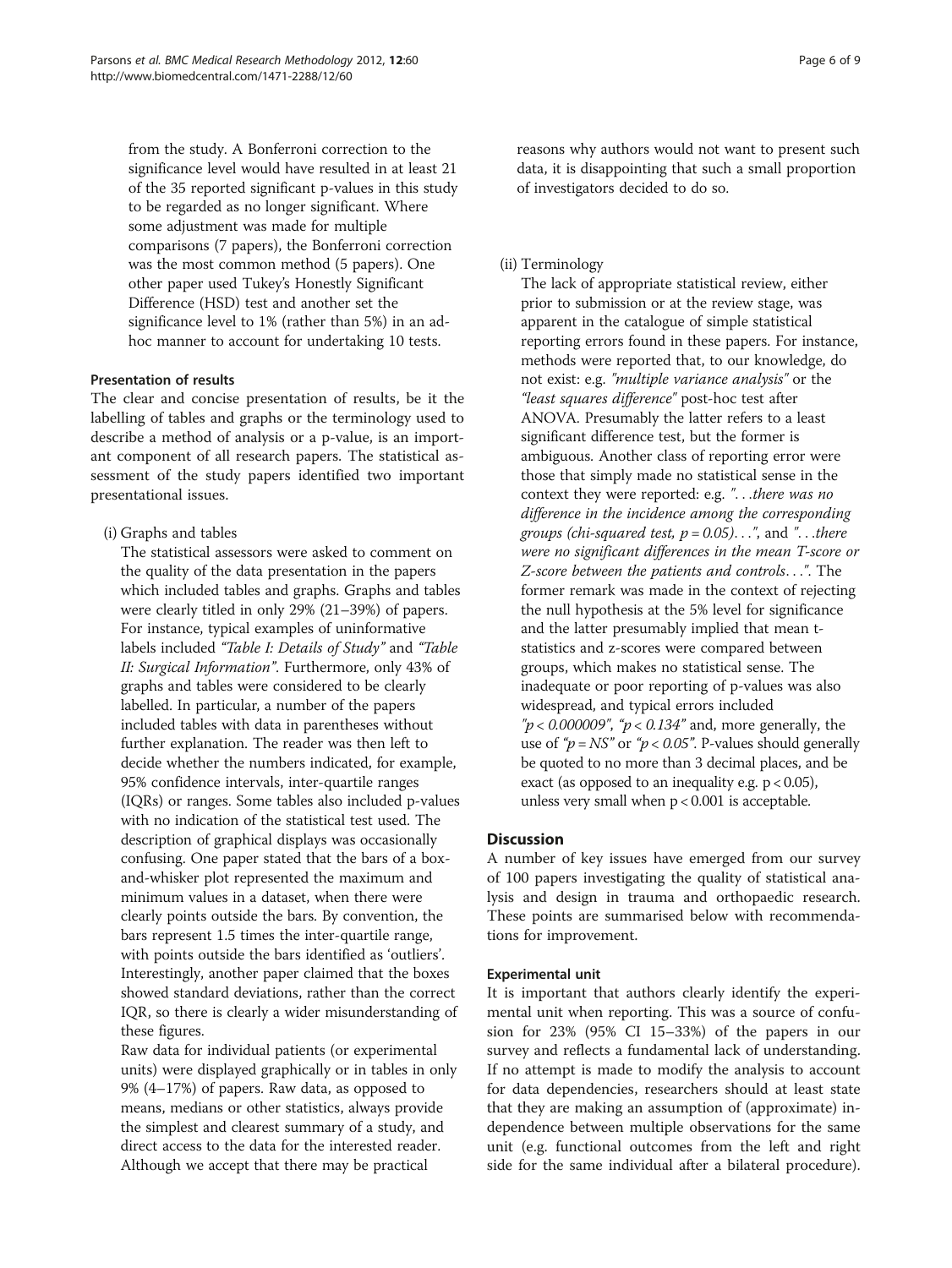This then at least allows the reader to decide whether the assumption is reasonable in the context of the study.

#### Sample size

Where specific hypotheses are being tested, for instance in an RCT, the sample size should be discussed, and usually a power calculation reported with sufficient details to allow one to verify the reported sample size. In this survey, 30% (14–50%) of the RCTs gave no such calculation and 19% (7–39%) of them provided no justification for the sample size in the methods section. A clear description of the methodology used for sample size determination (e.g. power level, significance) and the design used (e.g. randomization) is critical for judging the quality of research. However, in studies where a sample size calculation may not be relevant, for example if the research is exploratory or researchers have access to a limited number of participants, authors should provide an open discussion of this in the methods section.

#### Missing data

The lack of a clear explanation offered by a number of the papers in this survey for missing data goes hand-inhand with the poor reporting of patient numbers. Parsons et al. [[2](#page-8-0)] showed that only 57% of these papers stated exact numbers of patients in both the methods and results sections. RCTs should report a (CONSORT-style [[3\]](#page-8-0)) flowchart documenting exactly what happened to all of the participants in the trial, and all studies should state how and why any patient data was missing or excluded from the analysis. Furthermore, all studies should state the size of sample used to estimate parameters, as a way of explicitly stating whether all or only partial information was available for inference.

#### Blinding

It is important for the credibility of reported research to take all practical steps to remove potential sources of bias from a study. Blinding an assessor to the treatment allocation in RCTs is a simple method to achieve this. We expect that when subjective scores are used then blinding is necessary, or if blinding is not possible some explanation should be offered as to why it was not possible or practical.

#### Analysis methods

This survey has highlighted the common use of inefficient or irrelevant statistical methods, with 7 papers reporting clear methodological errors. Not only does this suggest that many of the studies reported in these papers have had little or no expert statistical input, it is clear that many of the papers have not undergone adequate statistical review prior to publication. The lack of clear association between the description of the statistical methods and the reporting of the outcome (e.g. p-value) was widespread. However,

this kind of issue could be easily corrected by obtaining appropriate expert statistical review prior to submission. If a reviewer notes a statistical error, or does not understand a statistical analysis plan, they should recommend that an expert opinion is sought during the review process after submission to the journal.

#### Parametric versus non-parametric tests

Non-parametric tests were used widely in the studies in this survey in a manner that suggested a lack of understanding as to when they are appropriate. For instance when selecting between a (parametric)  $t$ -test or a (non-parametric) Mann–Whitney test, the latter test should only be used for outcomes that are not approximately normally distributed and should be reported with medians and ranges (or interquartile ranges), not means and standard deviations [\[13](#page-8-0)]. However, where a natural transformation is available to make an outcome 'more normal', undertaking the analysis on the transformed scale using normal test statistics is usually a more efficient and powerful option than the non-parametric alternative. The widespread misuse of non-parametric tests in this survey suggests that this issue is not widely appreciated.

#### Multiple comparisons

Carrying out multiple hypothesis tests was a common practice in many of the papers reviewed, with 30% (21–40%) of the papers reporting over 20 p-values and one study reporting a massive 156. Whilst we accept that the details of statistical methods to correct for multiple comparisons may not be common knowledge in the orthopaedic research community, and the circumstances when it is appropriate to adjust for multiple testing remain contentious amongst both statistical and clinical communities [[16\]](#page-8-0), we would expect most researchers to have some appreciation that carrying out large numbers of hypothesis tests and reporting significance at the standard 5% level is bad practice. We would advise that often the best way of dealing with this issue is to insist that a clear description and justification of all tests of significance that have been performed be included; this process of questioning will generally lead to a marked reduction in the number of tests reported. Graphs and tables: The presentation of results was a particular weak point in the papers included in this survey. All graphs and tables should be clearly labelled and sufficiently detailed to allow at least some inference to be made in isolation from the rest of the paper. Authors should include a clear title so that readers can quickly understand the information on display without reference to the main body of the text. With the increasing availability of software for producing sophisticated plots, it is tempting for authors to indulge in novel ways to present results. However, this is often one area where clear and simple tends to be best.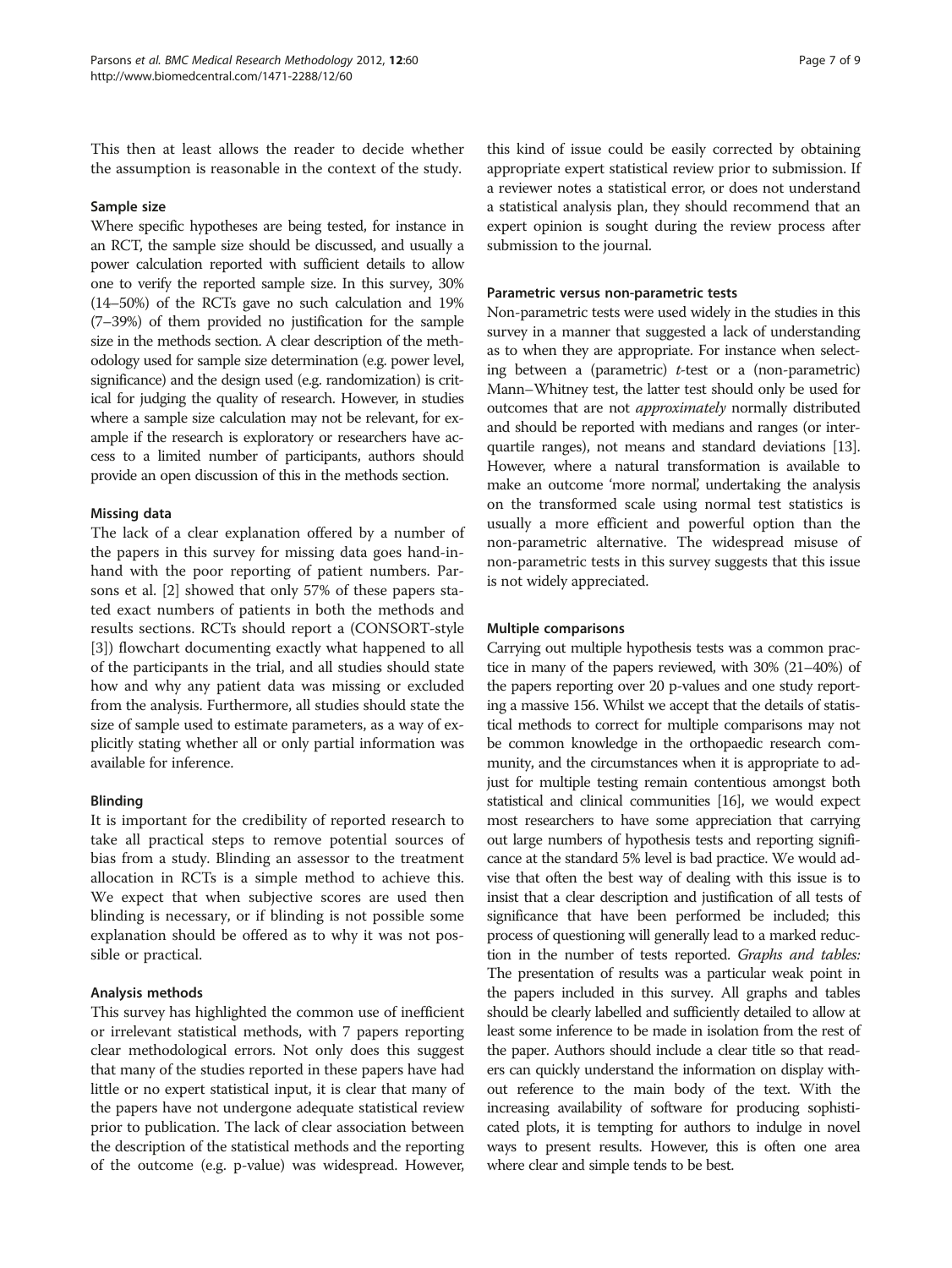<span id="page-8-0"></span>Although not formally one of the items in the questionnaire, we noted that 5 of the 27 RCTs (19%; 95% CI 7–39%) tested for differences between baseline characteristics (e.g. age, gender ratio, BMI etc.) after recruitment and randomization of patients to treatment arms of a trial. Since the randomization process produces treatment groups that are random samples from the same population, a null hypothesis of no difference between two populations must, by definition, be true. As such, any significant difference observed between groups must have arisen by chance; i.e. it is a type I error. Despite the widespread appreciation of this argument within the statistics community, this is still a widely reported error in many medical disciplines that, with adequate statistical input during the course of a study and at review, could be avoided.

## Conclusion

The opinions expressed here are the result of independent assessments made by two statisticians using a sample of 100 representative orthopaedic papers and, as such, are limited by the experience and prejudices of the assessors and the size and nature of the survey. However, the carefully designed sampling strategy and the random selection methods ensured that the papers surveyed were indeed representative of the target literature [2]. Furthermore, the fact that many of the issues highlighted in this paper are familiar topics to those providing statistical reviews of medical research [17], suggests that the views expressed here are likely to be widely held within this community. For those who are unfamiliar with good practice in research, others have provided guidance in the use of statistics in the orthopaedic setting [1,18] and also specifically in the design of RCTs [[19,20\]](#page-9-0). More generally, the series of short articles on the use of statistics for medical researchers published in the British Medical Journal [[21\]](#page-9-0) provide a rich resource of information on good statistical practice. Although our focus here has been on research published in general orthopaedic journals, the nature and extent of the issues raised here are clearly not exclusive to this discipline and as such we expect that the issues raised in the discussion and our recommendations for improvement to be applicable across all medical disciplines. To the non-statistically trained reader, many of the criticisms reported here may seem niggling and unimportant relative to the clinical details of a study. However, it is troubling to report that the statistical assessors in this survey thought that in 17% (10–26%) of the studies, the conclusions were not clearly justified by the results. For 39% (30–49%) of studies a different analysis should have been undertaken and for 17% (10– 26%) of them, a different analysis could have made a difference to the conclusions. The results of this survey present challenges for us all, whether statistician, clinician, reviewer or journal editor, and it is only by greater dialogue between us all that these important issues can be addressed.

## Additional file 1

#### [Additional file 1:](http://www.biomedcentral.com/content/supplementary/1471-2288-12-60-S1.doc) Statistical Questionnaire.

#### Competing interests

The authors declare that they have no competing interests.

#### Authors' contributions

NP, JA, MC, RH and CP designed the study and extracted the data. RH identified the papers for inclusion in the study. NP and CP, reviewed the papers, extracted the data, conducted the analyses and created the first draft of the manuscript. All authors participated in editing the manuscript and approved final manuscript for publication.

#### Author details

<sup>1</sup>Warwick Medical School, University of Warwick, Coventry CV2 2DX, UK <sup>2</sup>Public Health, Epidemiology and Biostatistics Group, University of Birmingham, Birmingham B15 2TT, Uk. <sup>3</sup>University Hospitals Coventry and Warwickshire NHS Trust, Coventry, UK.

#### Received: 1 November 2011 Accepted: 16 April 2012 Published: 25 April 2012

#### References

- Petrie A: Statistics in orthopaedic papers. J Bone Joint Surg Br 2006, 88:1121–1136.
- 2. Parsons N, Hiskens R, Price CL, Costa ML: A systematic survey of the quality of research reporting in general orthopaedic journals. J Bone Joint Surg Br 2011, 93:1154–1159.
- 3. Moher D: CONSORT: an evolving tool to help improve the quality of reports of randomized controlled trials. Consolidated Standards of Reporting Trials. JAMA 1998, 279:1489–1491.
- von Elm E, Altman DG, Egger M, Pocock SJ, Gøtzsche PC: The strengthening the reporting of observational studies in epidemiology (STROBE) statement: Guidelines for reporting observational studies. Lancet 2007, 370:1453–1457.
- 5. Siebelt M, Siebelt T, Pilot P, Bloem RM, Bhandari M, Poolman RW: Citation analysis of orthopaedic literature: 18 major orthopaedic journals compared for Impact Factor and SCImago. BMC Musculoskelet Disord 2010, 11:4.
- 6. Web of Knowledge; [\[http://wok.mimas.ac.uk/](http://wok.mimas.ac.uk/)
- 7. Kilkenny C, Parsons N, Kadyszewski E, Festing MFW, Cuthill IC, Fry D, Hutton J, Altman D: Survey of the quality of experimental design, statistical analysis and reporting of research using animals. PLoS One 2009, 4:e7824.
- 8. Altman DG, Bland JM: Units of analysis. BMJ 1874, 1997:314.
- 9. Chow S-C, Shao J, Wang H: Sample size calculations in clinical research. New York: Chapman and Hall; 2008.
- 10. Schlesselman JJ: Sample size requirements in cohort and case–control studies of disease. American J Epidemiol 1974, 99:381-384.
- 11. Missing data analysis; [<http://missingdata.lshtm.ac.uk/>
- 12. Oliver D, Hall JC: Usage of statistics in the surgical literature and the 'orphan P' phenomenon. Aust N Z J Surg 1989, 59:449-451.
- 13. Altman DG, Bland JM: Parametric v non-parametric methods for data analysis. BMJ 2009, 338:a3167.
- 14. Bland M: An introduction to medical statistics. Oxford: OUP; 2003.
- 15. Bland JM, Altman DG: Multiple significance tests: the Bonferroni method. BMJ 1995, 310:170.
- 16. Perneger TV: What's wrong with Bonferroni adjustments. BMJ 1998, 316:1236.
- 17. Bland M: How to upset the Statistical Referee. [\[http://www-users.york.ac.uk/](http://www-users.york.ac.uk/~mb55/talks/upset.htm) [~mb55/talks/upset.htm](http://www-users.york.ac.uk/~mb55/talks/upset.htm)].
- 18. Petrie A: Statistical power in testing a hypothesis. J Bone Joint Surg Br 2010, 92:1192–1194.